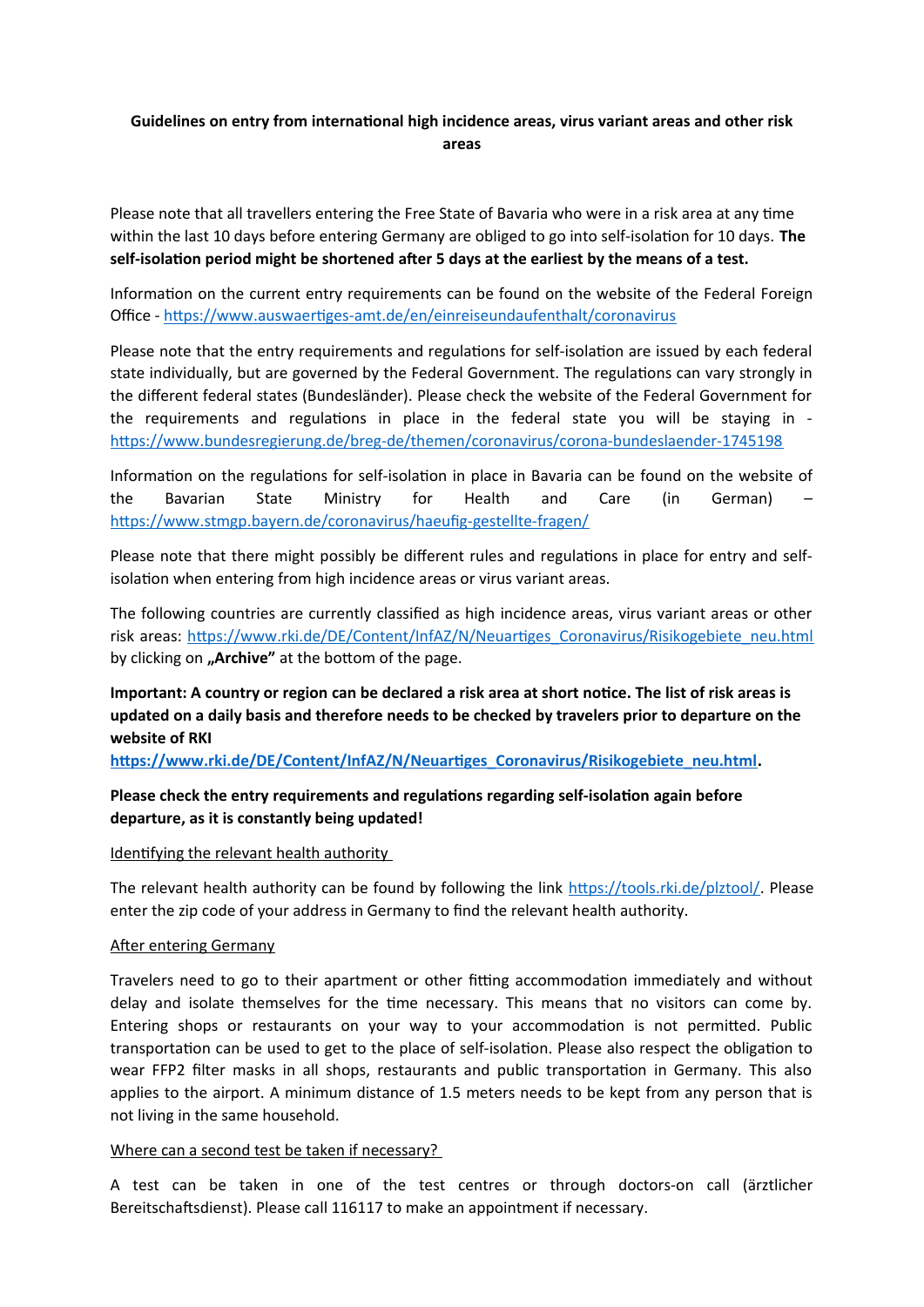## During self-isolation

Please note that you are not permitted to enter university premises during the period of selfisolation. **It is your own responsibility to organise supplies for whilst you are in self-isolation. FAU cannot provide you with supplies during the self-isolation period.**

## In case of symptoms and or illness

In case you show symptoms of an infection with the Sars-CoVid-2 virus (throat ache, cough, a cold, joint pain, fever, pain while breathing or loss of the sense of smell or taste) you need to contact the relevant health authorities and can contact the phone number 116117 (doctor's-on call). They can advise you on what to do and point you to a test center or general practitioner if necessary.

### Violations of the regulations for entry from areas of risk

The relevant authorities have the right to check if the regulations are being adhered to. Violations of the regulations in force on entry from areas of risk may be fined.

### Entry into buildings and to facilities of FAU

Entry into the buildings and facilities of FAU is only possible after the self-isolation period has ended.

## **Further Information**

### *Extension of the shutdown measures*

The shutdown measures have been extended until March  $7<sup>th</sup>$ . Contact at private meetings is restricted to just one other person not living in the same household. All nonessential shops and services remain closed. Essential shops include supermarkets, drugstores, pharmacies and gas stations. Further information can be found here <https://www.stmi.bayern.de/miniwebs/coronavirus/faq/index.php>

A curfew between 22 – 5 is possible in some cities. Please keep yourself informed on the regulations in place in the city of your residence.

## *Obligation to wear FFP2 filter masks*

FFP2 filter masks are mandatory when using public transportation as well as in shops. They should be bought prior to arrival in Germany. FFP2 masks in general are available in pharmacies, retail stores such as "dm", "Rossmann", and "Müller", or on the internet.

## *Availability via telephone*

Please ensure that you can be reached by telephone and email by the Central International Office. Please fill in a valid phone number into our online platform Mobility Online so that you can be reached by the Central International Office. The relevant health authorities will need to contact you, if necessary. Please ensure to be available via telephone and email and to pass on any changes in your contact details to the relevant units.

## *Recommended*

Please bring enough cash (Euros) as well as a credit card with you so that you can do online shopping for food or order food during the time in self-isolation. These two supermarkets make online deliveries: Edeka and Rewe.

## *Additional information for students with accommodation in Studentenwerk Erlangen-Nürnberg*